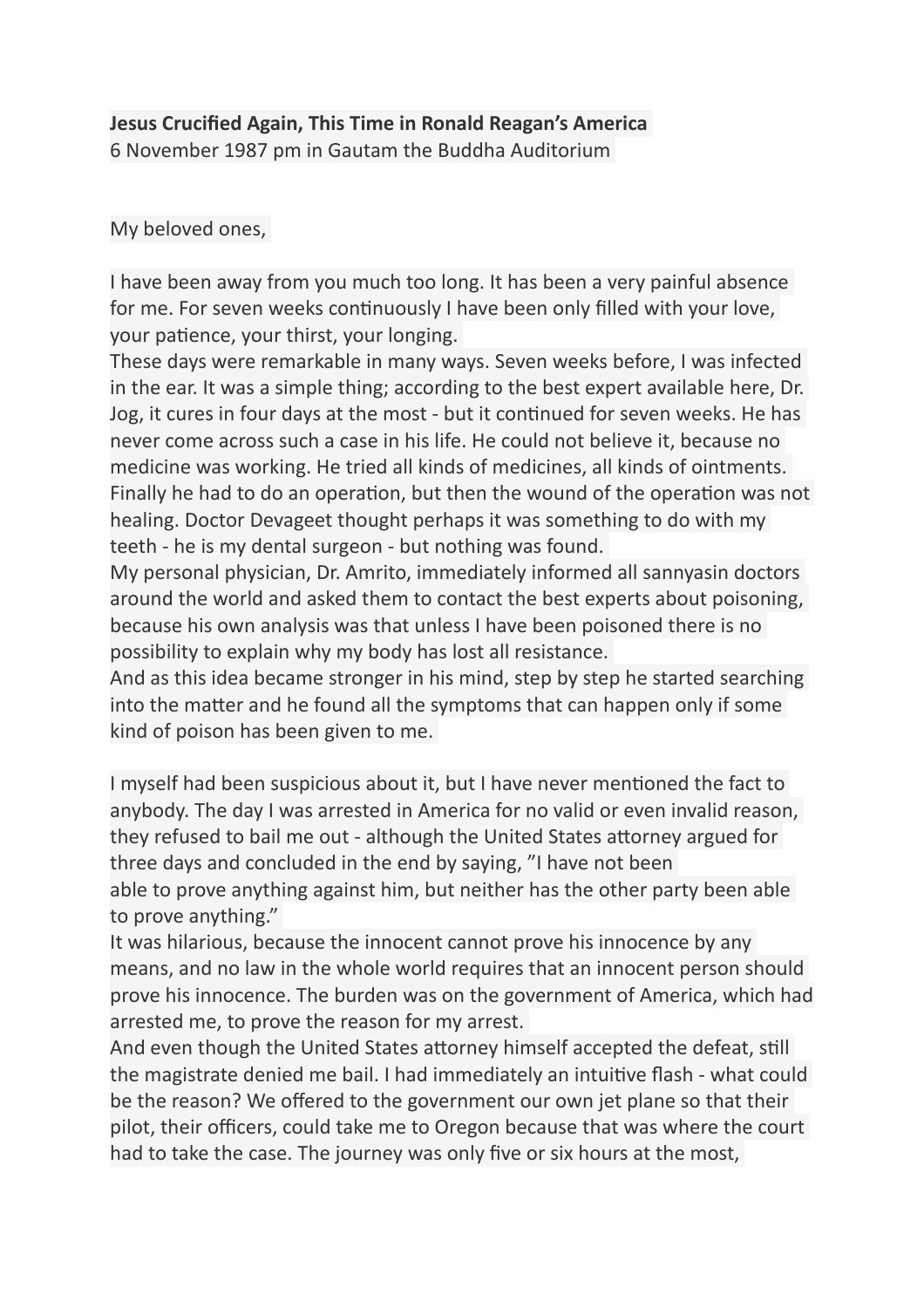but the government refused that offer. They said, "Only our airplane will take you." And their airplane took me to Oregon - a six-hour flight was completed in twelve days.

I was taken from one jail to another jail. In twelve days I had to pass through six jails, all over America.

In Oklahoma my suspicion became a certainty, because I landed in the middle of the night at a silent airport, and the U.S. Marshal himself was there to take charge of me. He himself was driving the car, I was sitting behind him. The man who was giving the charge to him whispered in his ear - which I could hear without any effort, I was just behind him. He said, "This guy is world-famous and all the world news media is focused on him, so don't do anything directly. Be very careful."

I started thinking, What is their intention? What do they want to do indirectly? And as I reached the jail their intention became very clear to me.

The U.S. Marshal asked me not to fill in the form with my own name. I should write instead, "David Washington" as my name.

I said, "According to what law or constitution are you asking me to do such a stupid thing? I simply refuse, because I am not David Washington."

He insisted, and he said, "If you don't sign the name 'Washington' you will have to sit in this cold night on this hard steel bench."

I asked him, "You are a reasonable man, well educated; can't you see that it is a stupid thing you are asking me to do?"

He said. "I cannot answer anything. I'm simply fulfilling the orders from above." And 'above' certainly means Washington, the White House, Ronald Reagan. Seeing the situation - I was tired - I told him, "Let us compromise. You fill in the form, you write whatever name you want to write. I will sign it."

He filled in the form. David Washington was my name, and I signed my own signature in Hindi. He asked me, "What have you signed?"

I said, "It must be David Washington." I said, "This will be a reminder to you that anything that you want to do - directly or indirectly - you will be caught. It is with your handwriting that you have written David Washington and it is my signature, which is world-famous and can be recognized without any difficulty. Your whole conspiracy has failed. I can see it clearly in your eyes, in your nervousness, in your trembling hands."

The idea was that if I write David Washington and sign David Washington, I can be killed, poisoned, shot and there will be no proof that I ever entered the jail. I was brought from the back door of the airport, I entered the jail also from the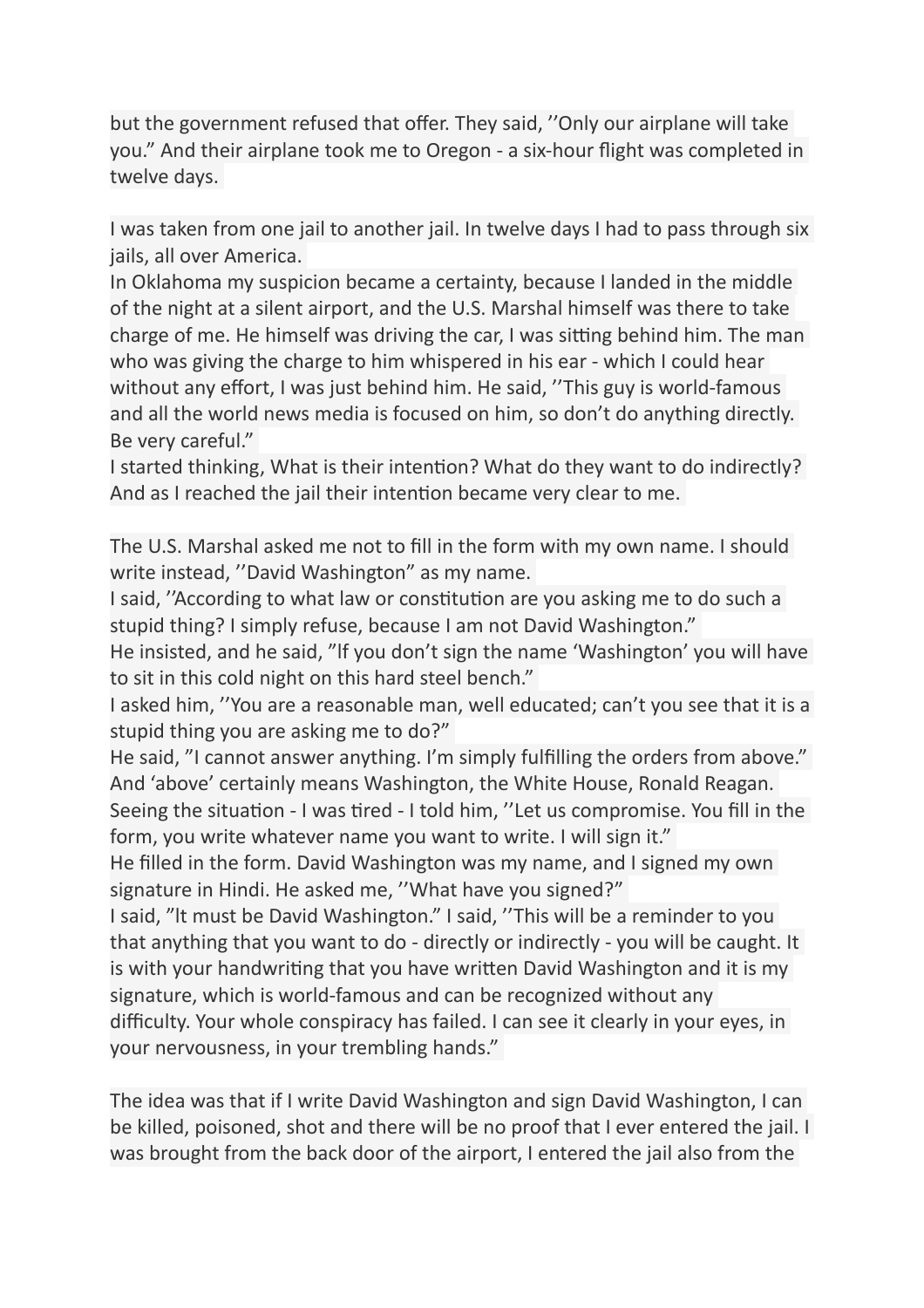back door, in the middle of the night so that nobody can be ever aware - and only the U.S. Marshal was present in the office, nobody else.

He took me to the cell and told me to take one of the mattresses, utterly dirty, full of cockroaches. I said to him, "I am not a prisoner. You should behave a little more humanly. And I will need a blanket and a pillow."

And he simply refused: "No blanket, no pillow. This is all you will get." And he locked the door of that small, dirty cabin.

Strangely enough, in the early morning at five o'clock he opened the door and he was a completely changed man. I could not believe my eyes, because he had brought a new mattress, a blanket, a pillow. I said, "But in the night you were behaving in such a primitive way. Suddenly you have become so civilized." And he offered me breakfast early in the morning - five o'clock. In no other jail I was offered breakfast before nine o'clock.

I said, "It is too early - and why are you paying so much attention?" But he said, "You have to eat it quick, because within five minutes we have to leave for the airport."

I said, "Then what is the purpose of the mattress and the blanket and the pillow?" 

He said nothing and simply closed the door. The breakfast was not much: just two slices of bread soaked in a certain sauce - I could not figure out what it was - tasteless, odorless.

Now, Dr. Amrito feels I was poisoned. Perhaps they poisoned me in all the six jails; that was the purpose of not giving me bail and that was the purpose in taking twelve days to complete a journey of six hours. A slow poisoning which will not kill me immediately, but in the long run it will make me weak - and it has made me weak.

Since those twelve days in the American prisons, all sleep has disappeared. Many things started to happen in the body which were not happening before: disappearance of all appetite, food seeming to be absolutely without taste, a churning feeling in the stomach, nausea, a desire to vomit... no feeling of thirst, but a tremendous sense as if one is uprooted.

Something in the nervous system also seems to have been affected. At times there has been a sensation of tingling all over the body which was very strong particularly in both my hands - and a twitching of the eyelids.

The day I entered the jail I was one hundred and fifty pounds; today I am only one hundred and thirty pounds. My food is the same, but I have been losing weight for no reason at all. And a subtle weakness... And just three months ago, the bone in my right hand started hurting tremendously.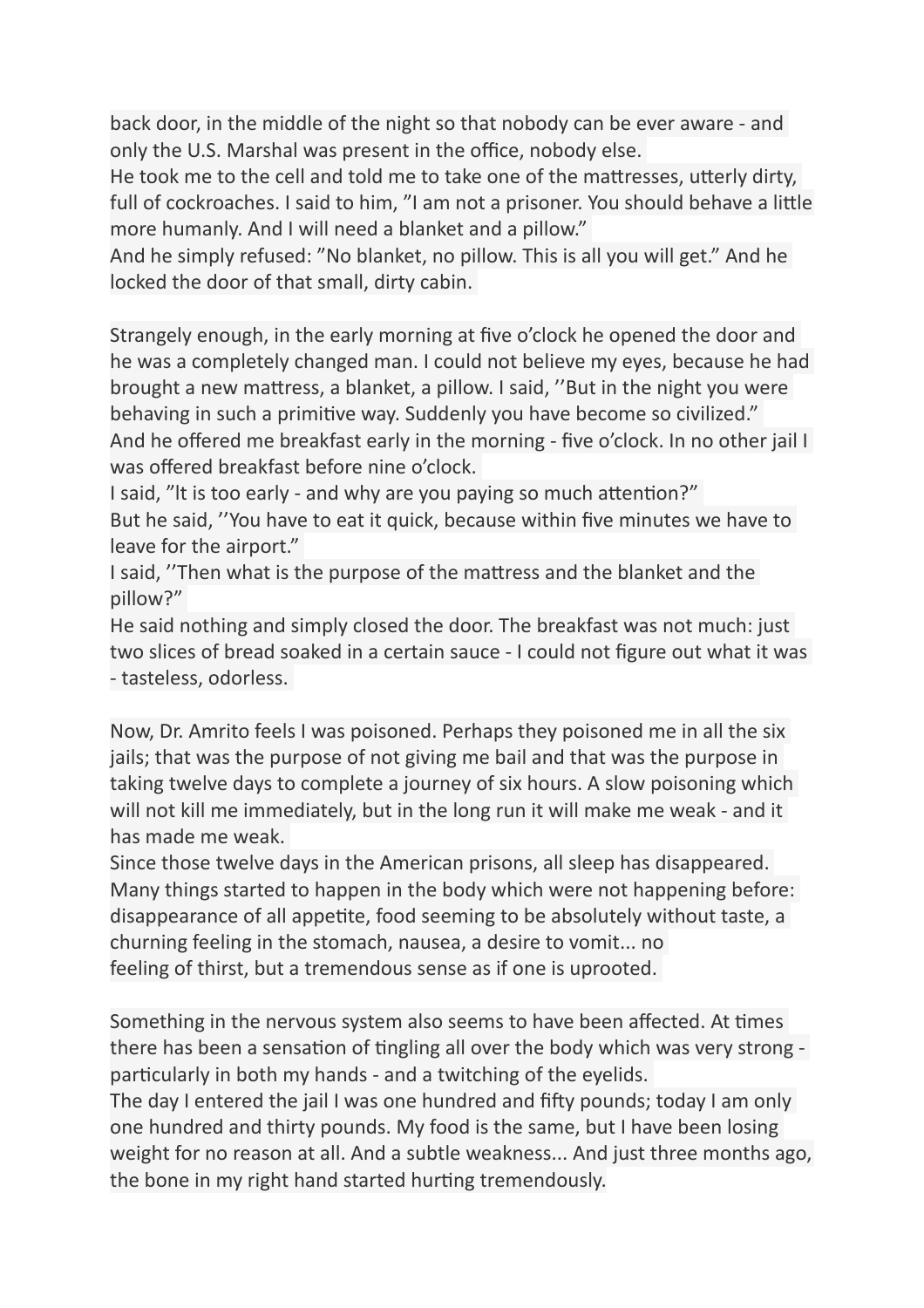These are all symptoms of certain poisons. My hair has fallen, my eyesight has become weaker, my beard has become as white as my father's beard was when he was seventy-five. They have taken away almost twenty years of my life.

Dr. Amrito immediately informed all the doctors who are my sannyasins to approach all the best poison experts in the world. And one of the doctors, Dr. Dhyan Yogi, immediately took my blood samples, urine samples, samples of my hair, and went to England, to Germany, to the best experts.

The European experts suggest that after two years there is no poison which can be detected in the body, but all the symptoms show that a certain poison has been given.

No resistance against disease, falling weight without any reason, hair becoming white before its time, hair falling out without any reason, tingling sensations in the extremities, loss of appetite, tastelessness, nausea, the bone pain in my right hand... One of the experts, a doctor from Germany had come twice to check my bone; he could not figure out what kind of disease it is - because there is no disease. The expert here - Dr. Hardikar, a man who loves me - has been here continuously watching for three months and has not been able to figure out why this pain should be there.

The European experts in England and Germany have suggested a name of a certain poison, thallium. It is a poison of a family of poisons of heavy metals. It disappears from the body in eight weeks' time, but leaves its effects and destroys the body's resistance against diseases. And all the symptoms that I have told you are part of thallium poisoning. The American experts have suggested a different poison which they think has been used by governments against rebellious individuals. The name of the poison is synthetic heroin. It is one thousand times more dangerous than ordinary heroin. All the symptoms are the same as with thallium, but the poison is more dangerous and after two years there is no possibility to find any trace of it in the body.

The Japanese experts, who have been working in Hiroshima and Nagasaki on atomic radioactivity, have suggested that these symptoms can also be created in a more sophisticated way by radioactive exposure - either while I was asleep, or food can be exposed to radioactivity and there is no way to find any trace of it. 

One of the scientists who is immensely interested in me is coming within a week or two. He has been working for twenty years only on radioactivity. His suggestion is that the Americans, the bureaucracy in America, must have used the most sophisticated poisoning which leaves no trace.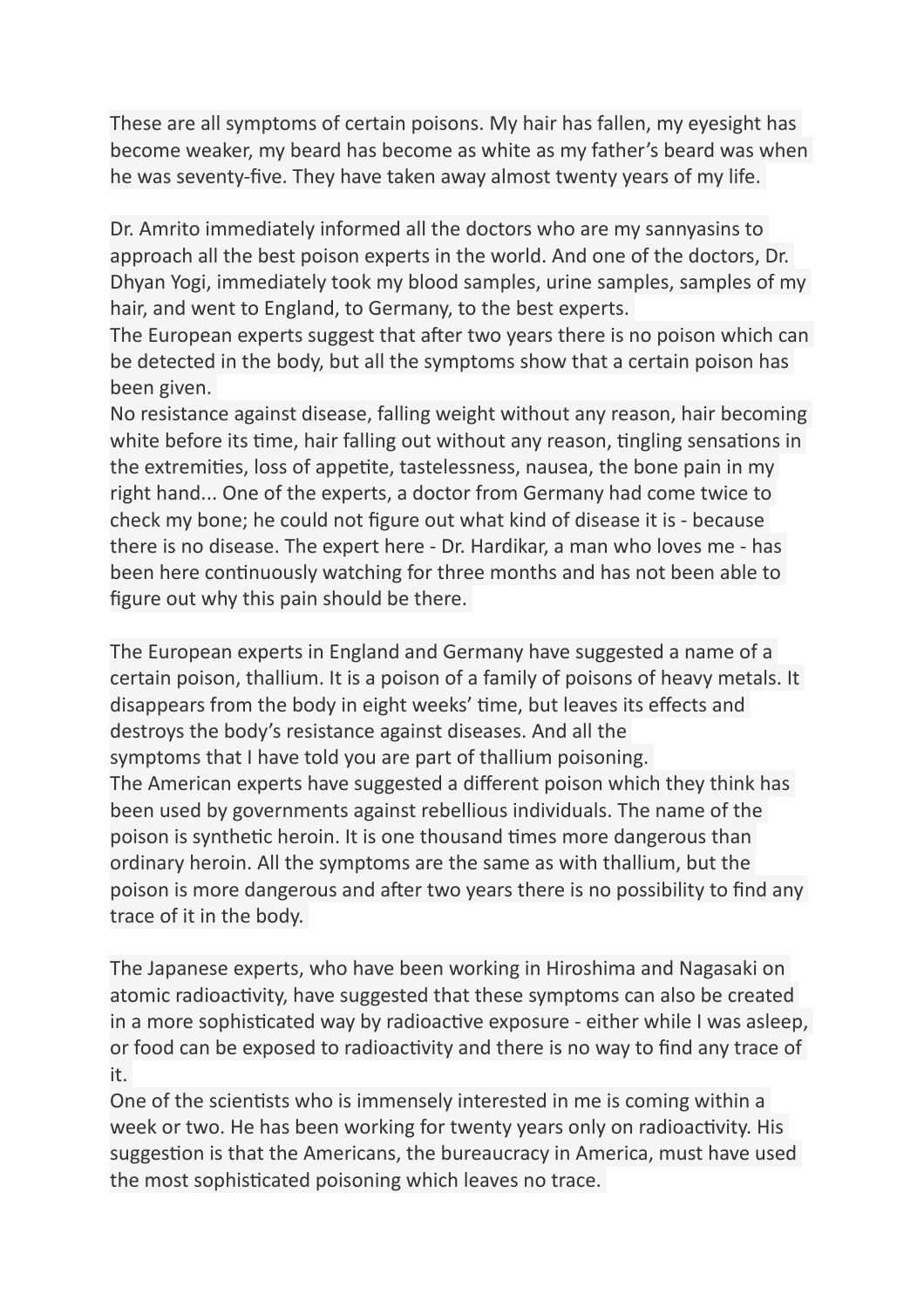Dr. Amrito's own research... and he is a genius as far as medical science is concerned. He is a fellow of the Royal Society of Physicians in England, and he is a rare individual in the sense that he is the youngest man ever accepted by the Royal Society of Physicians as a member. He has all the highest qualifications. His own research is about a fourth, very uncommonly used poison. The name of the poison is fluorocarbon. This poison disappears immediately. Even within minutes, you cannot find any trace in the blood, in the urine, but all these symptoms indicate towards it.

It does not matter which poison has been given to me, but it is certain that I have been poisoned by Ronald Reagan's American government.

There is other circumstantial evidence for it. Because they had no evidence against me - I have not committed any crime - they blackmailed my attorneys, the best in America. The United States attorneys told my attorneys, "If you are interested in Bhagwan's life, it is better not to go for trial, because you know and we know that he has not committed anything, that all thirty-four charges are false. But in no case will the government of America be willing to be defeated in the court by a single individual."

They had named the case United States of America versus Bhagwan Shree Rajneesh. Now the greatest nation in the world, the greatest power in history, naturally would not like to be defeated in the court by a powerless individual.

My attorneys came to me with tears in their eyes. They said, "We are here to protect you, but it seems impossible. We cannot take the risk to go for trial. because we have been told very directly that your life is at risk. So we have agreed on your behalf to accept two nominal charges, just to give the American government a face-saving device, so that they can fine you and deport you." This was just ten minutes before the court was to start, and in the Federal Court, Judge Leavy asked me just about those two charges that had been chosen by my attorneys to be accepted because they were just formalities. It was strange that out of thirty-four charges, Judge Leavy immediately asked me only about those two: "Are you guilty of those two crimes or not?" It is clear that Judge Leavy was also part of the whole conspiracy.

But I am a crazy man of my own type. I simply said, "I am." And my attorney, Jack Ransom immediately added - he was standing by my side - "guilty." So on the court record it has become the full sentence, "I am guilty." I have not said that at all. I would rather be crucified than to accept a false charge.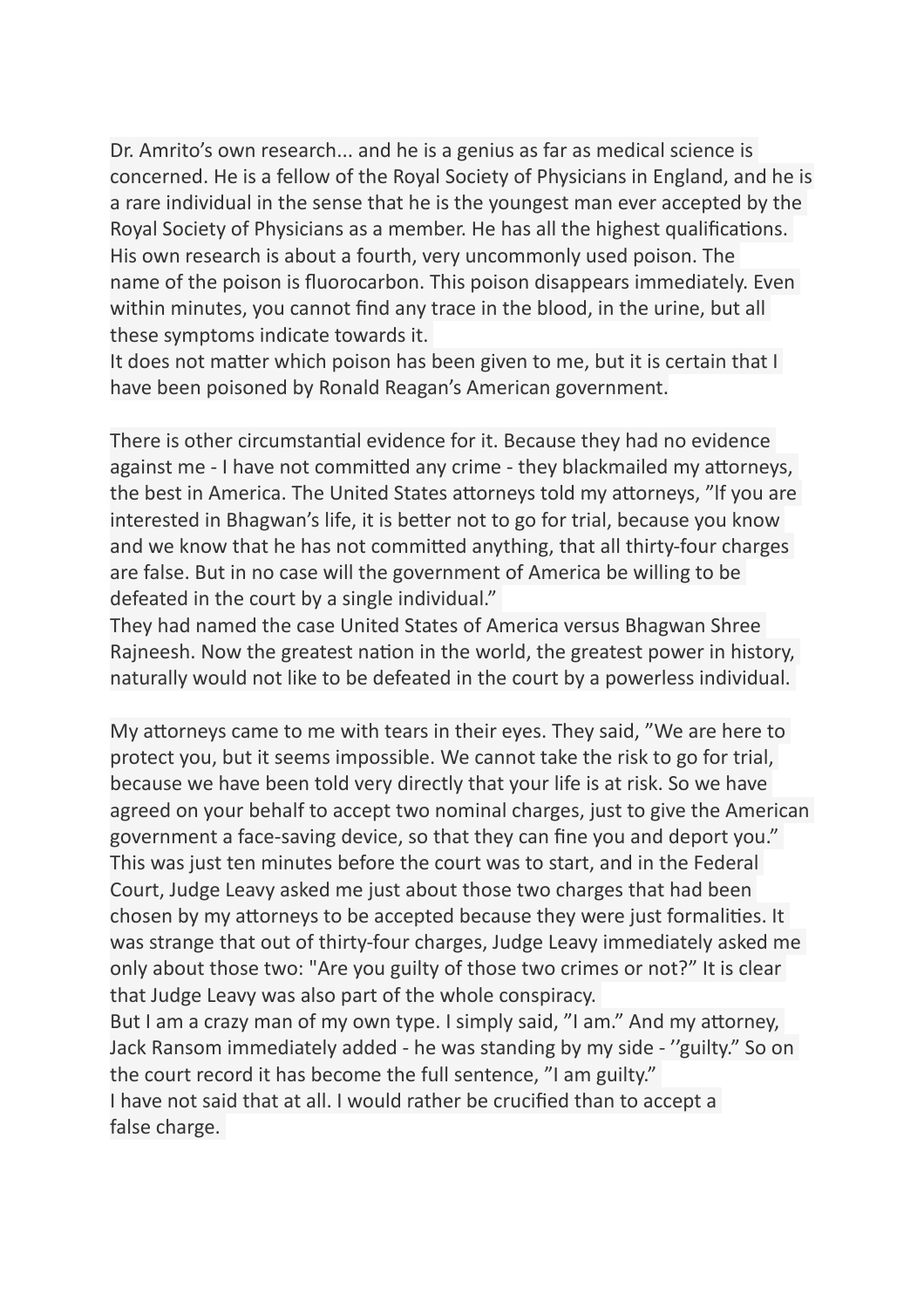Outside of the court Jack Ransom told me, "You created such a strange situation. It is good that Judge Leavy has not taken note of it." He immediately pronounced his judgment. That too is a strange thing. The judgment has to be written after my acceptance or denial, but the judgment was ready-made. It was there on the table, he simply read it out. Perhaps the judgment was not even written by him. Perhaps it was just given to him. The judgment was that I was to be fined four hundred thousand dollars. My attorneys were shocked; they could not believe that for those two formal charges, which are false, more than half a crore rupees are fined; deportation from America, for five years no entry, and if I should enter then ten years suspended jail sentence would have to be served. And I was told that I had to take my clothes from the jail immediately and my plane is waiting at the airport. I have to leave American immediately, so that I cannot appeal in a higher court.

I was taken to the jail. The Portland jail is the most sophisticated kind of jail facility. It was recently built; only three months before it had been opened. It is very sophisticated, with all the latest security measures. As I entered the jail, the ground floor was absolutely empty. There were all kinds of offices but there was nobody in those offices.

I asked the man who had taken me to the jail, "What is the reason why the whole ground floor is empty?"

He said, "I don't know."

But I looked into his eyes and I could see - he knows.

As I was taken inside there was only one man in one room. The other man immediately left and the man in the room told me to sit on a particular chair. That was also strange because there were so many chairs; I could have chosen any. But he indicated to me that I had to sit on this chair. And he said, "I have to go to get the signature of my boss, so you will have to wait for at least ten, fifteen minutes."

Later on I came to know that there was no need of any signature of any boss. I myself could see on the form, and I asked the man, "Where is the signature of your boss? There is no need; the only need is my signature that I have received my clothes. No other boss is needed to sign it."

He was so nervous he was perspiring - in an air-conditioned room. And because he was holding the form in his hand... the form was trembling, the hand was trembling. 

As I reached the airport the rumor reached immediately to me that a bomb had been found underneath my chair where I was sitting for fifteen minutes.

Perhaps this was the arrangement, that if I insist for trial and don't accept that I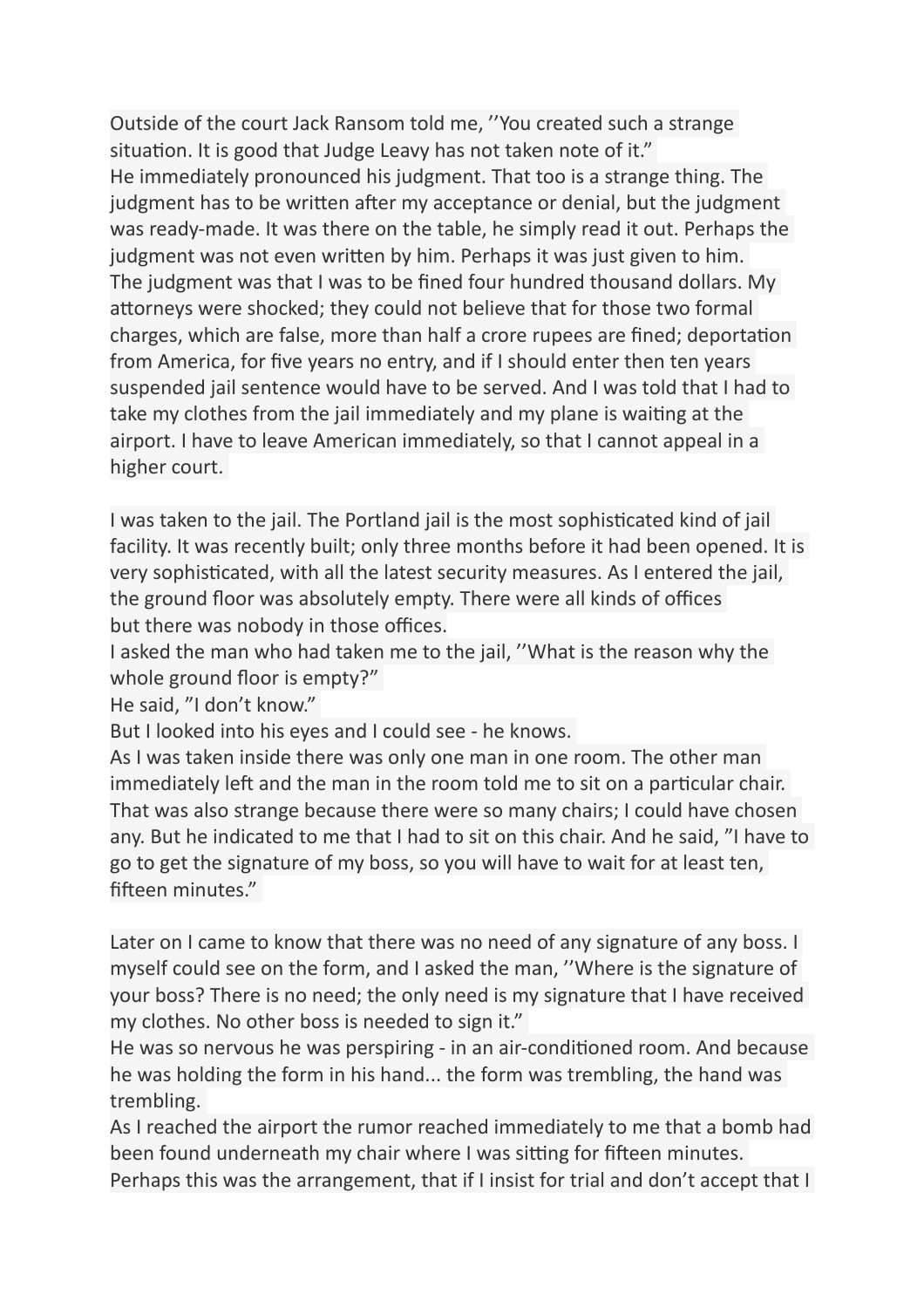have committed two crimes then it is better to finish me by exploding the bomb. That's why the whole ground floor was empty. And even the man in the room who was to give me my clothes disappeared in the name of taking the signature of his boss, and locked the room from outside. But because I had accepted the guilt and I had been fined, I had been told to leave America immediately, the bomb was not exploded. He must have gone to enquire what he was supposed to do, because he was not aware what had happened in the court.

One of my attorneys - and also my sannyasin - Swami Prem Niren is present here. I had left him two years before in tears in America, and he is still in tears tears of love and trust and immense helplessness against the primitive, brutal, and violent heritage of man.

Only such tears give a hope that one day man will be out of the clutches of animality. Niren knows the inside story of what happened to me and my beautiful commune, how brutally they were destroyed because of religious persecution by the fundamentalist, fanatic and bigoted Christians and politicians just because they could not tolerate a beautiful thing happening. They were aware that this was the

beginning of the new man and the end of the old, of which they are the representatives. These parasites of the society completely forgot all democratic values and humanitarian concepts when it was a question of their own vested interests being in danger. The commune in Rancho Raineesh of five thousand sannyasins had exposed the priests and politicians and their conspiracy against humanity as such.

Another one of my attorneys - Bob McCrea, a beautiful man with some understanding of what was happening - told Vivek, my caretaker, after my last appearance in court, "It seems and feels to me that they have done it again. They have crucified Jesus again. I'm sorry and I feel so helpless."

It is absolutely certain that I had been poisoned, and these seven weeks I have been in an immense struggle.

I don't have any reason to live in the world. I have experienced, I have realized the very essence of eternal life, but something else forces me to linger on a little more on this shore before leaving for the further shore beyond. It is you, it is your love.

It is your eyes, it is your hearts.

And when I say 'you' I don't mean only those who are present here; I also mean all those who are spread all over the earth - my people.

I would like these small sprouts to become trees. I would like to see the spring come to you all, the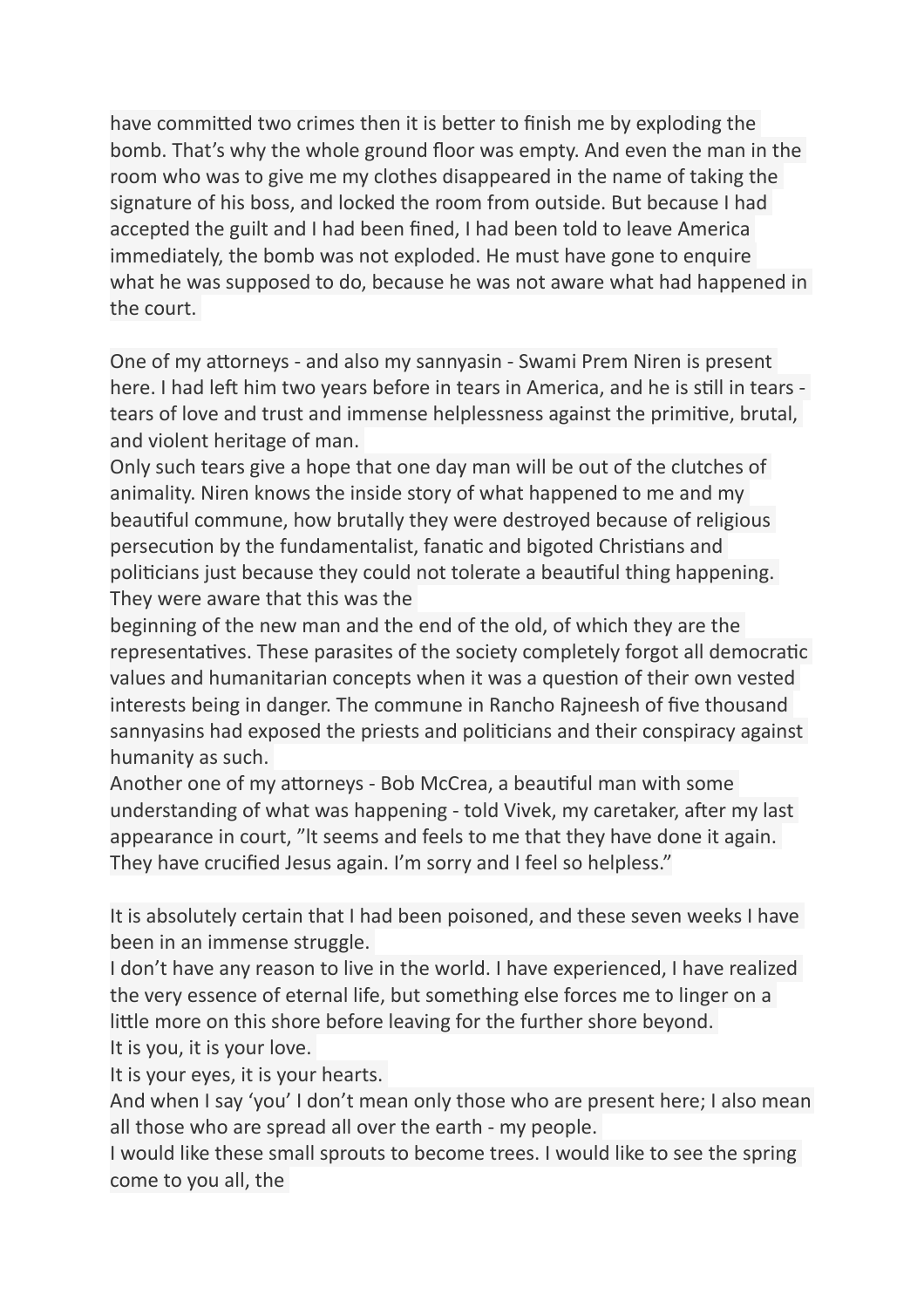flowering of your ultimate being, the blissfulness and the ecstasy of enlightenment, the taste of the beyond.

These seven weeks you were not aware... you were simply thinking I was sick. Doctor Premda, my eye surgeon, had immediately rushed from Germany with the recentmost medications, but nothing helped against the poisons except my meditations - the only medicine that can transcend all that belongs to matter. These seven weeks I have been lying in darkness almost the whole day and night, silently witnessing the body and keeping my consciousness unshadowed by anything.

I was struggling with death.

It was a fight between death and your love.

And you should celebrate that your love has been victorious.

This time Jesus has been crucified in America by Christians themselves. But there is a strange story that Christians go on hiding from the world. They say that Jesus was crucified and after three days there was resurrection, but they don't say what happened after resurrection, where Jesus disappeared, whether he died after resurrection or not. If he has not died then he must be around somewhere. But the reality is, after Jesus was taken down from the cross - and he was taken down from the cross only after six hours. The Jewish cross does not kill anybody in six hours; it takes forty-eight hours for any healthy man to die on a Jewish cross. And Jesus was a young man, thirty-three years old; six hours could not kill him, there is no possibility.

It was a certain arrangement between the disciples of Jesus and Pontius Pilate, the Roman governor of Judea where the Jews insisted that Jesus should be crucified. Pontius Pilate was not willing, because the man was innocent. But politicians are politicians. They cannot annoy the masses; they depend on the masses. Unwillingly, he gave the orders for Jesus' crucifixion but he made arrangements that the crucifixion should be on Friday and should be delayed for as long as possible.

So in the afternoon Jesus was crucified.

Jews stop all work by the evening as the sun sets on Friday for their sabbath. Saturday they don't work at all. Because of this tradition Pontius Pilate and Jesus' disciples took advantage of the situation. Jesus had to be brought down from the cross because it was against the Jewish idea of sabbath; he would have to be crucified again after the sabbath was over.

He was kept in a cave which was guarded by a Roman soldier, not by a Jew, and in the night he was taken out from the cave. He was not dead... and the most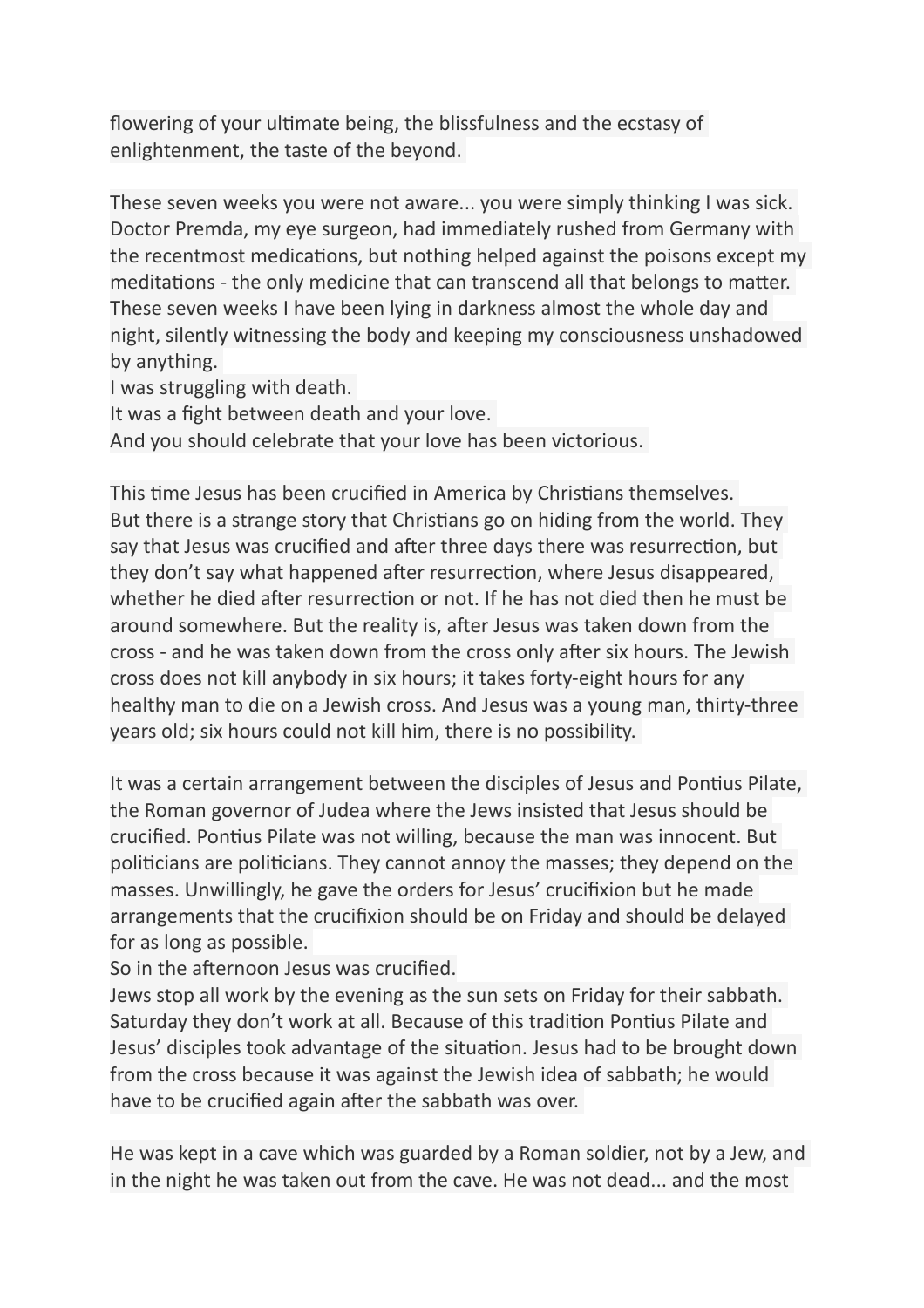surprising thing is that he escaped from Judea and he died in India. His grave is in Kashmir in a small village, Pahalgam. I have been to his grave. It is the only grave in India on which there is an inscription in Hebrew. The inscription says, "Joshua, the prophet of the Jews lies here in eternal sleep." Joshua is Jesus' real name, his Hebrew name. Jesus is his Greek name.

He lived a long life in India, one hundred and twelve years. And pahalgam in Kashmiri means "the village of the shepherd." Jesus used to call himself the shepherd, and he had gone there with his disciples - because of him, the village became known as Pahalgam.

The story is repeated again. I was crucified-this time in America... and these seven weeks I have been struggling against the poison.

And I am happy to declare to you that the crucifixion is over and I am resurrected. 

It is symbolic that Jesus is crucified this time in America and is resurrected in India. It is symbolic in many dimensions. It is the victory of love over hate. It is the victory of life over death. It is the victory of East over West. It is the victory of truth over criminals like Ronald Reagan. It is the victory of consciousness over body.

These seven weeks I have been only thinking of you.

It would have been immensely painful for me to leave you in this beautiful state when you have started growing upwards.

My garden is still a nursery.

I would leave the body rejoicingly the day I see you all have blossomed and you have released your fragrance and you have attained your destiny. The day I see the great pilgrimage - from here to here, from crucifixion to resurrection - is over for you all then I can go with a dancing heart and melt into the universal consciousness. 

And I will be waiting there for you still.

It is certainly of tremendous importance that even after twenty centuries a man like Jesus will be crucified by Christians themselves. It was a conspiracy of the fundamentalist Christians of America and Ronald Reagan.

Perhaps civilization is still an idea - it has not happened in reality.

I would like my people to transform themselves and through them I would like to bring authentic civilization and humanity to this beautiful planet.

There is only one religion, and that is the religion of love.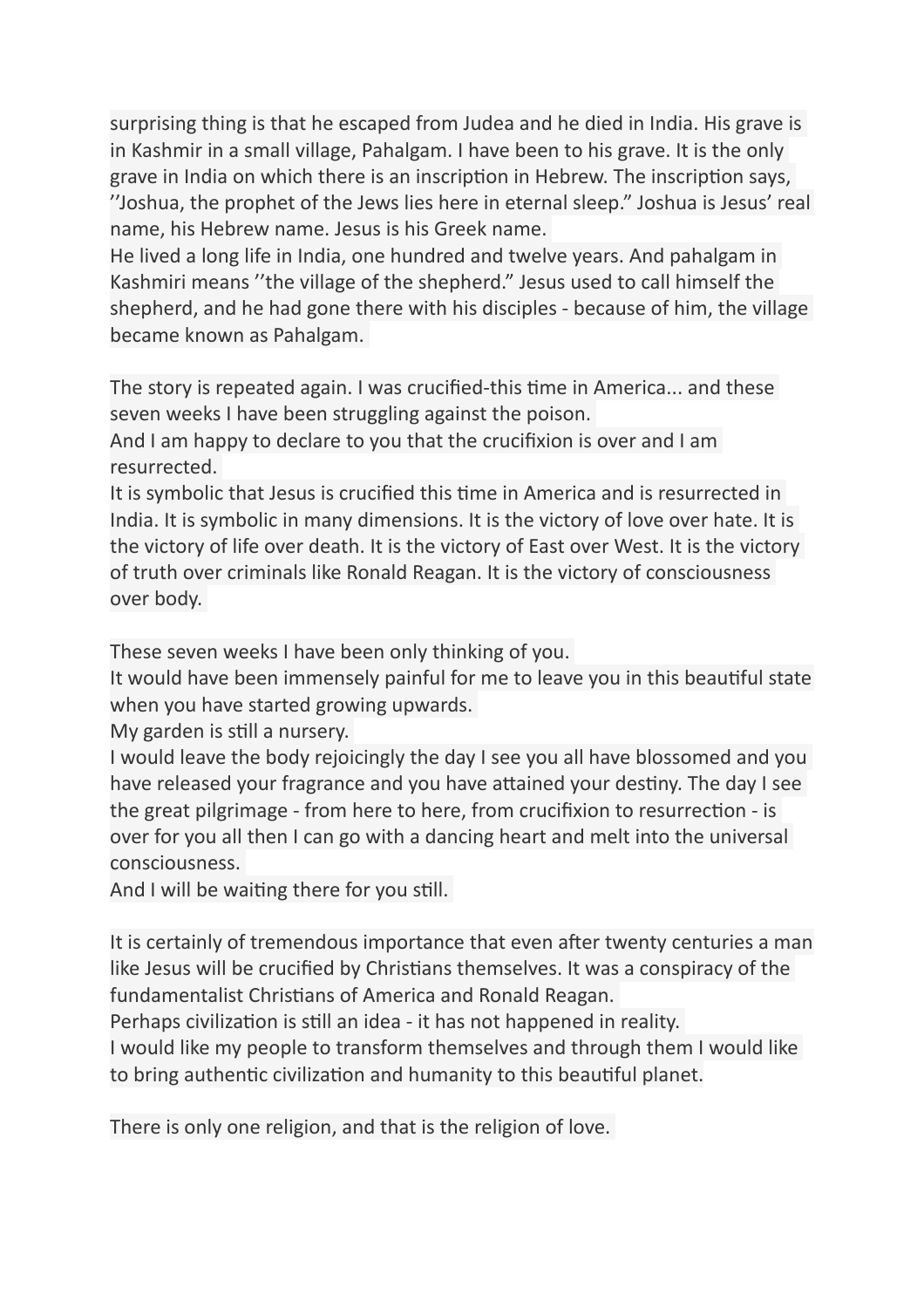There is only one God, and that is the God of celebration, of life, of rejoicing. This whole earth is one and the whole humanity is one. We are parts of each other. 

I have no complaint against those who have poisoned me. I can forgive them easily. They certainly do not know what they go on doing.

It is said that history repeats itself. It is not history that repeats itself; it is the unconsciousness of man, the blindness of man that repeats itself. The day man will be conscious, alert and aware, there will not be any repetition anymore. Socrates will not be poisoned, Jesus will not be crucified, Al-Hillaj Mansoor will not be murdered and butchered. And these are our best flowers, they are our highest peaks. They are our destinies, they are our future. They are our intrinsic potential which has become actual.

I am sure you will not have any anger in your hearts or any hatred for anyone, but just an understanding and a loving forgiveness.

That is the only authentic prayer. And only this kind of prayerfulness can raise humanity to higher levels of consciousness.

I have absolute inner certainty: they may have been able to poison my body, my nervous system, but they cannot destroy my consciousness, they cannot poison my being. And it was good that they have given me a chance to see myself beyond my body, beyond my mind.

These seven weeks have been a fire test. Without your knowing you have always, each moment of these seven weeks, been a tremendous help to me. Without your love it would not have been possible for me to overcome the poison, because without your love there would be no need for me even to struggle. I am fulfilled and absolutely contented; I have arrived home. But I see you are stumbling, groping, and it will be very heartless and uncompassionate for me to leave you in this situation. I would like in all your lives a sunrise, the birds singing and the flowers opening. Other than that, I don't have any reason to be here at all.

Remember it: I am here for you.

That remembrance will help you not to go astray. That remembrance will help you to be aware of the uncivilized world in which we are living, in this madhouse that we call humanity. It will go on reminding you that we have to give birth to a new man and to a new humanity.

This is the tremendous challenge. Those who have guts and intelligence and a desire and a longing to touch the farthest stars... only those very few people have been able to understand me, have been able to become my fellow travelers. I don't have any followers - I have only lovers and friends